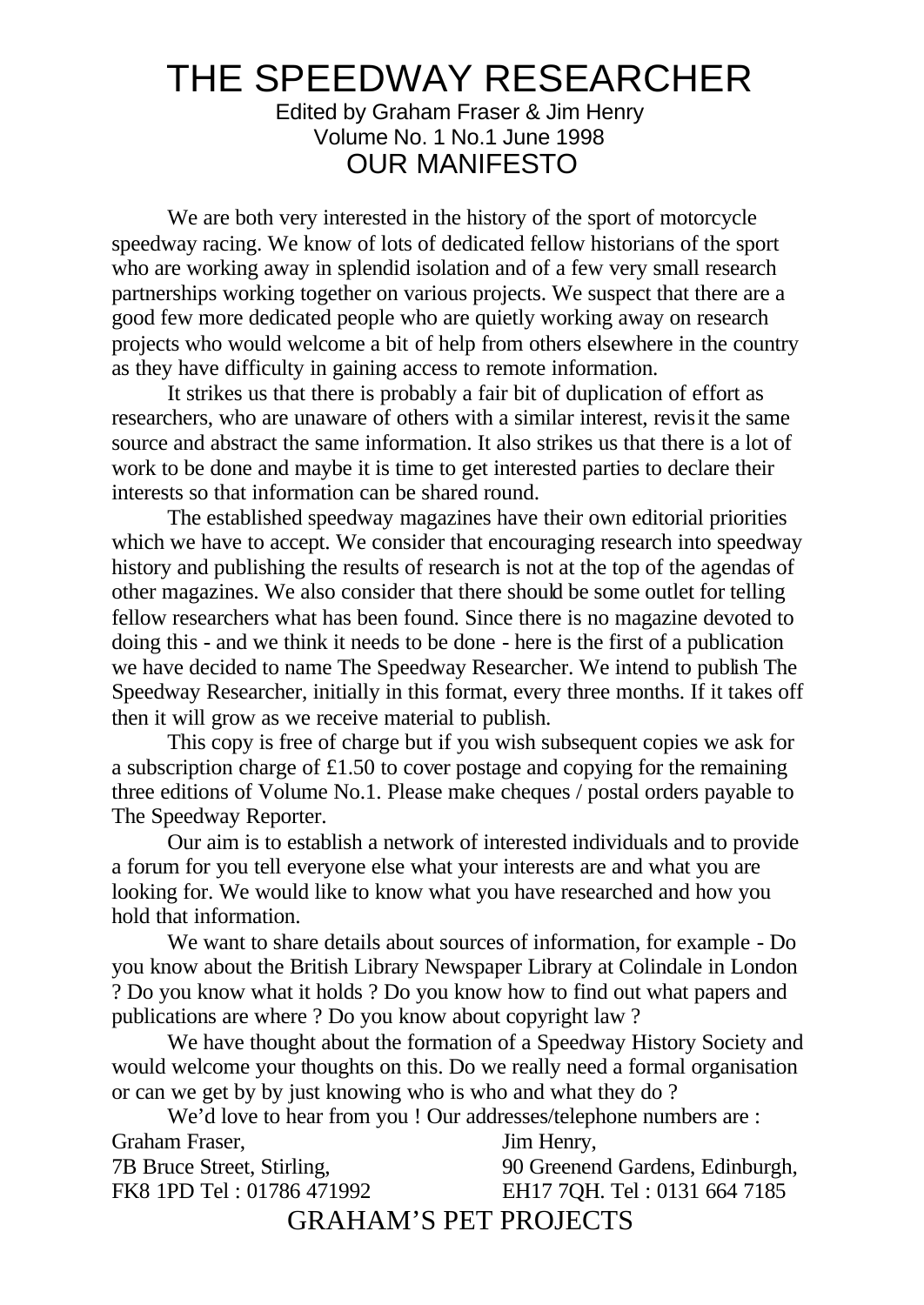Like Jim I am very interested in the history of speedway, especially the pre war years which are quite poorly documented in the speedway press.

 My main interest is the history of Preston Speedway which operated in the pre war ear at Farringdon Park. There are stories of a possible venue in the late 1930s at a dog track in the town but I've not been able to confirm this.

 I have been collecting newspaper cuttings about Preston's activities both home and away and hope to compile a comprehensive history of this venue in the future.

I have been gathering information about other venues which are bit more obscure like Swindon - Gorse Hill and even more obscure Chalton track which was situated near Horndean in Hampshire. Originally it seemed that Chalton was only a training venue cut out of a field but I have uncovered details of actual meetings staged there.

I have been doing a little research into the Portsmouth venue at Copnor Stadium and am interested in other ventures in this south coast town.

Other venues which are of interest to me are Newcastle Gosforth, its sister promotion at Whitley Bay, the one year wonder of Brighton and another odd ball - Little Park in Barrow.

Any information on these venues would be very welcome.

I have been attempting to compile a match score record of the Northern Dirt Track League and the 1930 Northern League. Again I welcome any help anyone can give me to complete this exercise.

Jointly with Martin Somerville I recently produced a directory of the Conference League tracks and for my sins I am the secretary of the Linlithgow Lightning Speedway Supporters Club.

## JIM'S FOSSILISED FACT FINDINGS

The fruits of my largest research exercise have been published by Friends of Edinburgh Speedway in "A History of Edinburgh Speedway Part 1 The Marine Gardens Years." I'm working on the last few missing bits of the 1948 to 1954 Old Meadowbank, Edinburgh era and only need a few race details and heat times including all league match race times for the July 1948 and October 1948 Fleetwood v Edinburgh fixtures.

 I have completed, as far as is possible, the pre history of speedway in Glasgow which includes race by race details of Glasgow Nelson (1928 & 1932), Celtic Park (1928), Carntyne (1928 & 1930) and White City (1928 - 1931 and 1939 - 1940) venues. I would welcome any information from programmes from these venues for this era as the newspaper reports of the day rarely list more than first and second places. There is interest in publishing this in book form but nothing has been finalised yet.

I've started work on compiling details of the post war activity in Glasgow which stretches from 1945 to 1954, 1956, and from 1964 onwards. It will be some time before I complete a preliminary run through of available information before I'm able to start seeking to fill gaps in my information base.

Work on Motherwell and Ashfield are in the frame but are long term projects.

 Given the opportunity to look over wartime Belle Vue programmes I have compiled a wealth of heat details 1939 - 1945. These are held on computer disc in the Clarisworks 3 programme. It can be copied to text or one or two of the older word processing packages.

Our Friends In The Front Line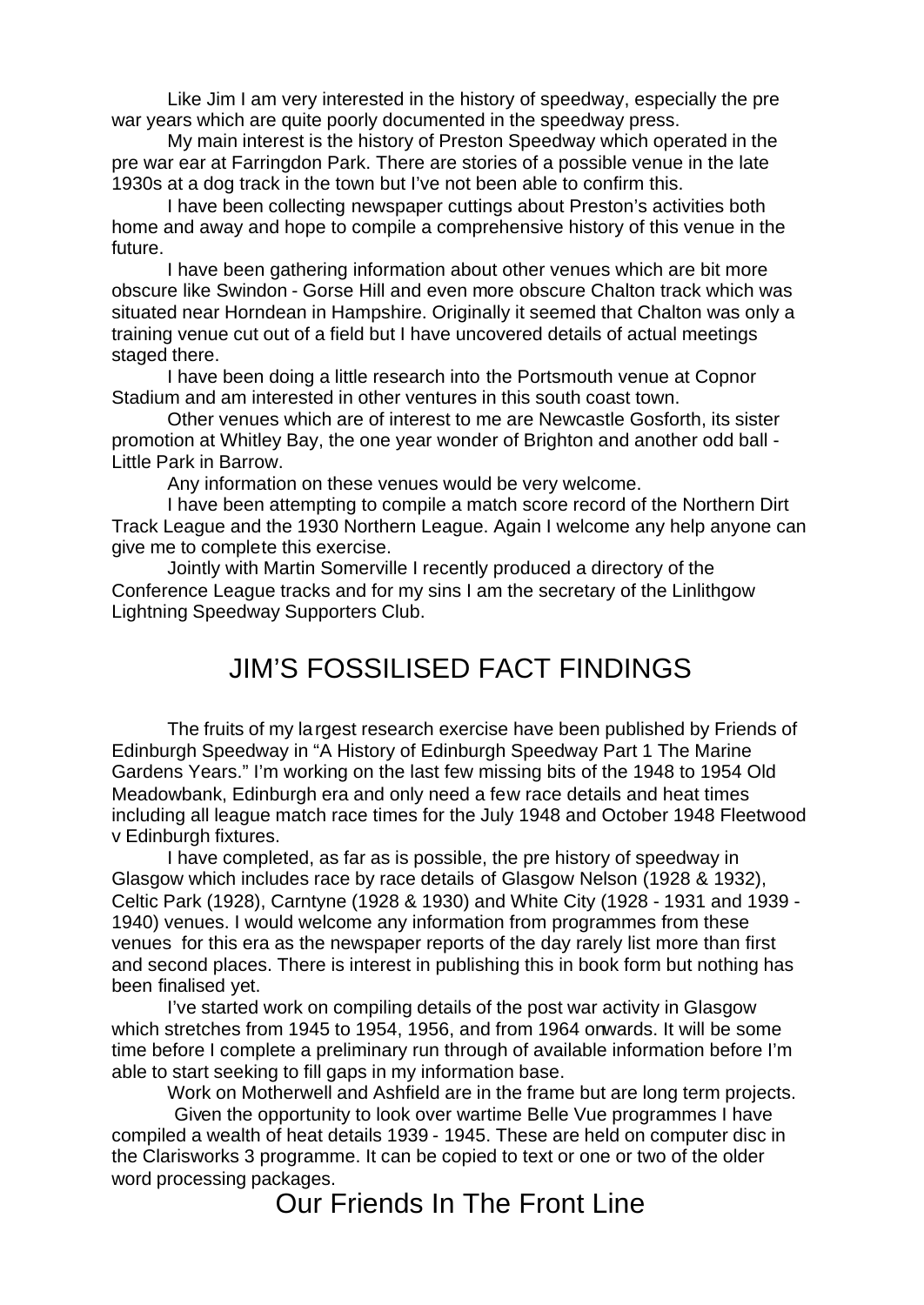We would be happy to carry a resume of what you are researching, information you are seeking and details of what you hold and will share. Here are the details of a few colleagues we know are undertaking research work.

ALAN JONES 24 PURBECK AVENUE, SHEPSHED, LOUGHBOROUGH, LEICESTERSHIRE LE12 9HD. Tel 01509 506540.

Alan's love is Leicester Speedway. He is researching the history of the sport from 1928 until the town was cruelly robbed of the sport in 1982. In the pre war days there were two tracks, Leicester Stadium at Blackbird Road and Leicester Super which was located in Melton Road. Post war only the Stadium venue was operational.

Alan intends to publish a book on giving details of Leicester's speedways and considers that he is about a year away from publication. He would welcome any information about Leicester, especially the early pre war days as he is still looking for details from a few meetings.

ROGER HULBERT 6 THE GARTH, FIRST LANE, ANLABY, HU10 6UY. Tel 01482 648240.

Roger has just recently published a history of Hull's speedways from the fairly obscure pre war White White City, through the unusual Hedon Aerodrome track, past the Boulevard and arriving at the current day New Craven Park.

Roger intends to update the history including this and subsequent seasons. He also will update the currently published history as and when he manages to obtain the race and rider information on the 1948 and 1949 seasons that has eluded so far.

 Roger would welcome any Hull information from this era you may be able to provide.

GLYNN SHAILES 64 STATION ROAD, PORTON, SWINDON, WILTS. Tel 01793 770009

Glynn has published books on Oxford Speedway in the past and is, not surprisingly interested in the local venues of Swindon Gorse Hill and the post war Blunsdon venue.

Glynn and colleagues are working on a history of Poole Speedway. He has been involved in the setting up of a local exhibition about the Pirates in this the 50th anniversary of the team. Yet again, if you can help Glynn with info about Poole this would be most welcome.

JOHN JARVIS 104 POUND ROAD, KINGSWOOD, BRISTOL. Tel 01179 676320

The history of Bristol is John's main interest and he has compiled a wealth of information about the sport in this area and the activities of the team which have represented the city.

John is very interested in compiling a record the many tracks which have operated in Britain over the years. He always welcomes details of new venues and likes the information to be supported by references to the source of the information. John is also interested in collecting details of grass track events in proper stadium settings where the track location can be identified.

## The Back Page